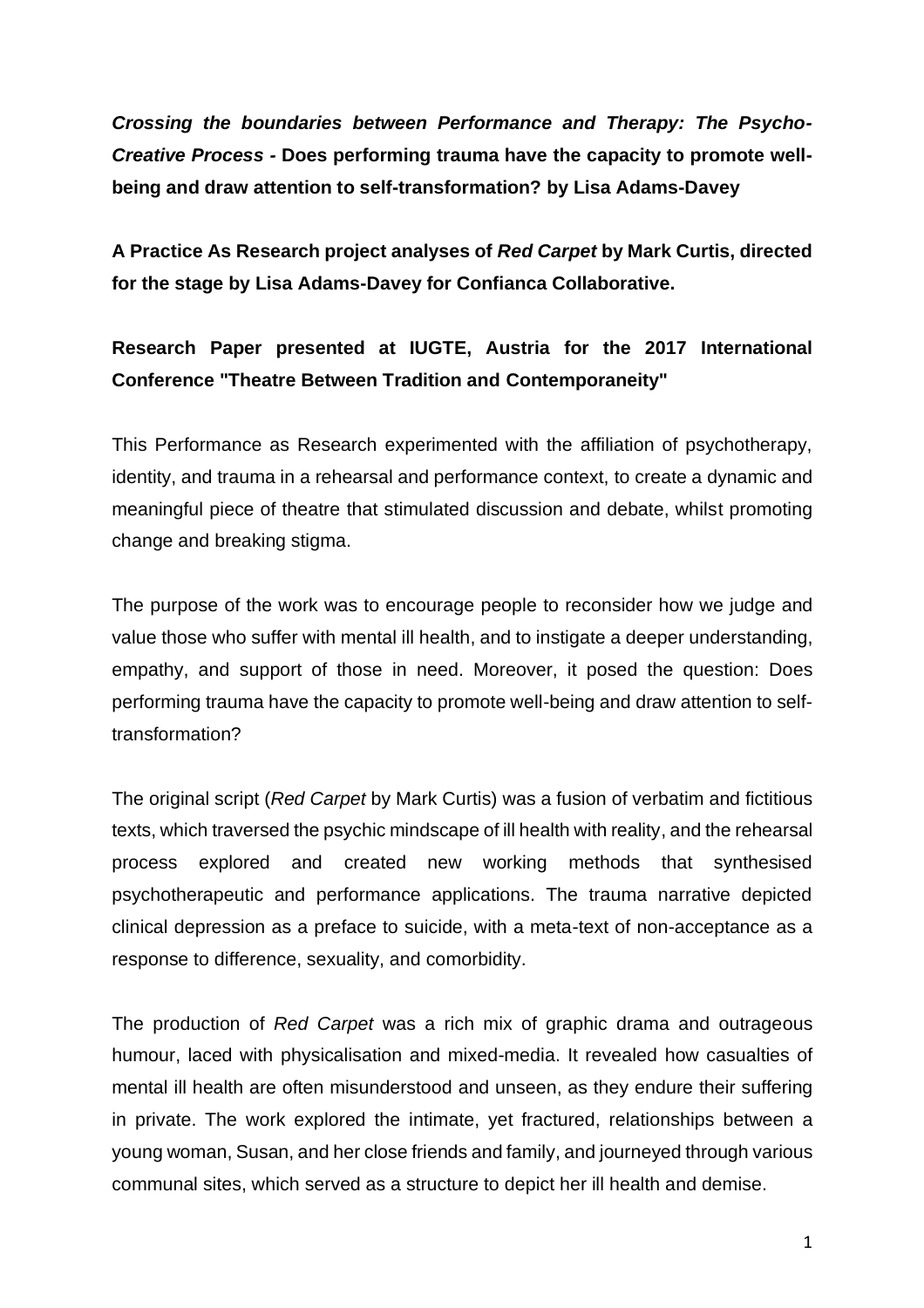Throughout the research and production process, I discovered that the protagonist and the play itself operates in a bipolar framework that traverses between the states of Mania / Hypomania - Plateaus - Depression.

**Mania / hypo-mania** was identified in the comic realism / dreamscape - cafe scenes, wedding of the century, the den.

**Plateaus** were seen in the protagonist's monologues, Susan's inner truth, recaptured through re-memorisings, thoughts, and confessions.

**Depression** was ascertained in the moments of **Tragic realism** in the hospital, therapy, and funeral scenes.

The timeframes between the worlds variously shifted, with quickening velocity, thereby demonstrating rapid cycling bipolar and the process became focused on developing ways to enable actors to work within this setting.

The playwright determined these shifts (or impulses) not only through the dialogue but through the action of Susan being touched by another character. At all other points in the play no character touched her, thereby indicating the dis-connectivity of Susan and those by which she was surrounded.

The work explored psycho-dramatic techniques throughout the production process, which synthesised the cross-fertilisation between mixed media and dramatic action and, in such a way, the process and production afforded the company the opportunity to engage in an inter-disciplinary theatre laboratory.

Importantly, the company worked with a psychotherapist in residence, and with a therapeutic imperative, in a safe psycho-social space, to begin the foundations for a new rehearsal methodology, thereby focusing on the interface between psychotherapy and performance. The work also aligned psychotherapeutic practices as safeguarding methods to preserve the wellbeing and identity of the company, when addressing a complex trauma narrative. For example, to maintain ethical practice, all company members were contracted, completed consent forms, were required to undergo group psychotherapy sessions, and were encouraged to write a journal to log the rehearsal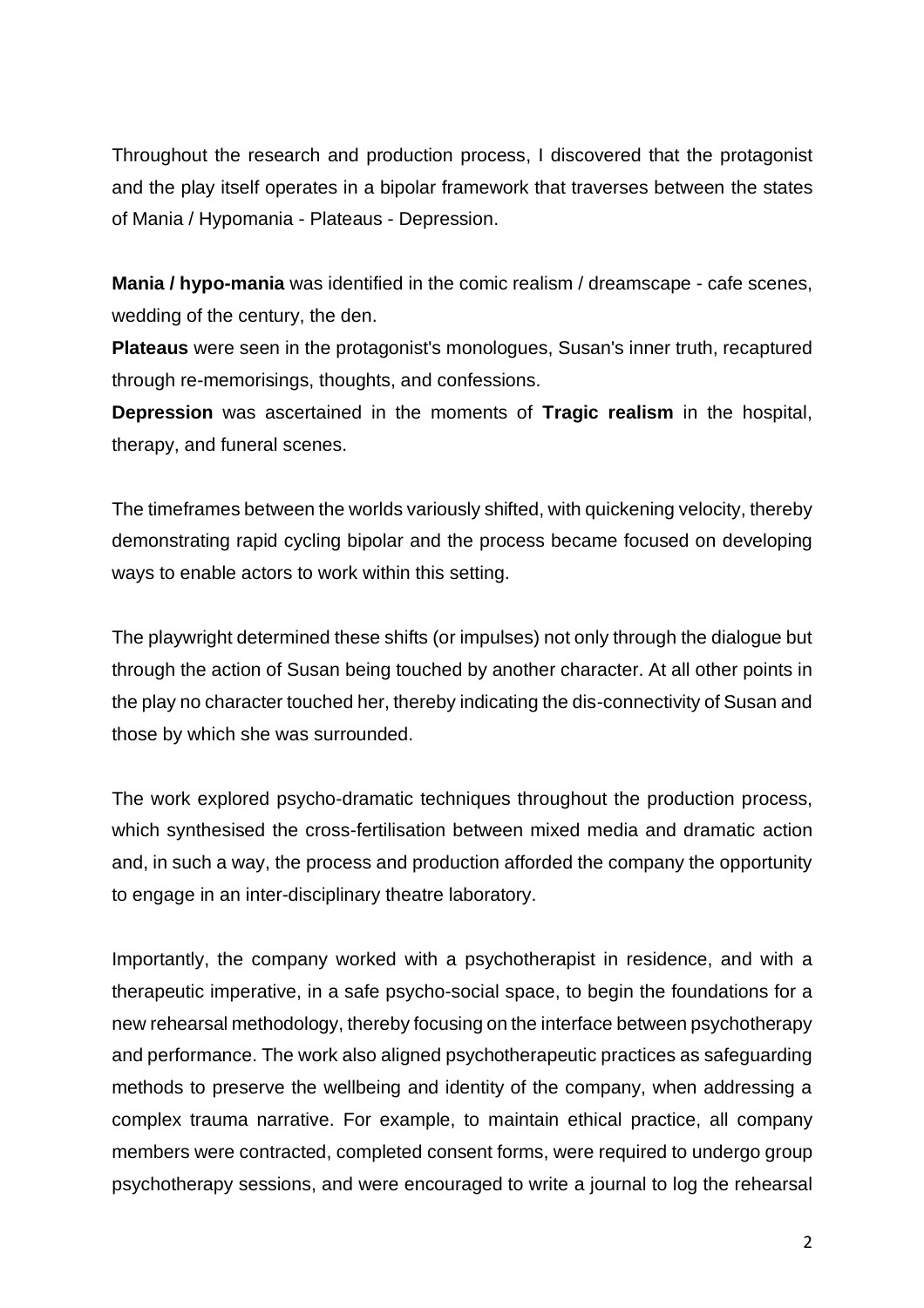process, and an on-going diary to self-evaluate their own wellbeing and to monitor self-care. In addition, should an individual company member have required a personal one-to-one counselling session, as a result of the work covered on the production, this was to be provided by the Psychotherapist in residence. Safeguarding was particularly significant, given that the actors were required to take substantial risks and were challenged by their own emotional histories. As such, the rehearsal process and production underwent the creation of a safe psychosocial space within the boundaries of the performance milieu.

The performers underwent a challenging psychotherapeutic process and were asked to complete and use various therapeutic tools including:

- o Anxiety Scaling
- o Stimuli Response Analysis
- $\circ$  Scaling combined with Maslow's hierarchy of needs, which I devised as an analytic device to establish the differentiation between character and self in terms of selfactualisation
- o Identifying Ego States Eric Berne's Transactional Analysis
- o Dominant in the rehearsal process was the analysis of Grief Theory and I asked:
	- At which point in the script do the characters reveal their stages of grief?
	- What does Depression mean to you?
	- How and why do they fluctuate between the different stages of grief?
	- What does this say about their respective relationship with Susan, with each other, and their own human condition?
	- Can you identify with the various stages of grief?

Overall, Susan's actuality is in grieving the loss of the self she once was and which has been appropriated within mental illness. However, the initial triggers for her depressive state manifest themselves in the loss of her father as a child, the loss of her mother (Mo) when she re-married, the extreme distance created when her mother had a third child (Sam) by her step-father, and the loss of her husband (Richard), a controlling perfectionist who rejects his own son because of his sexuality and whose anger in the grief process is fuelled by fear, which he projects onto others. In such a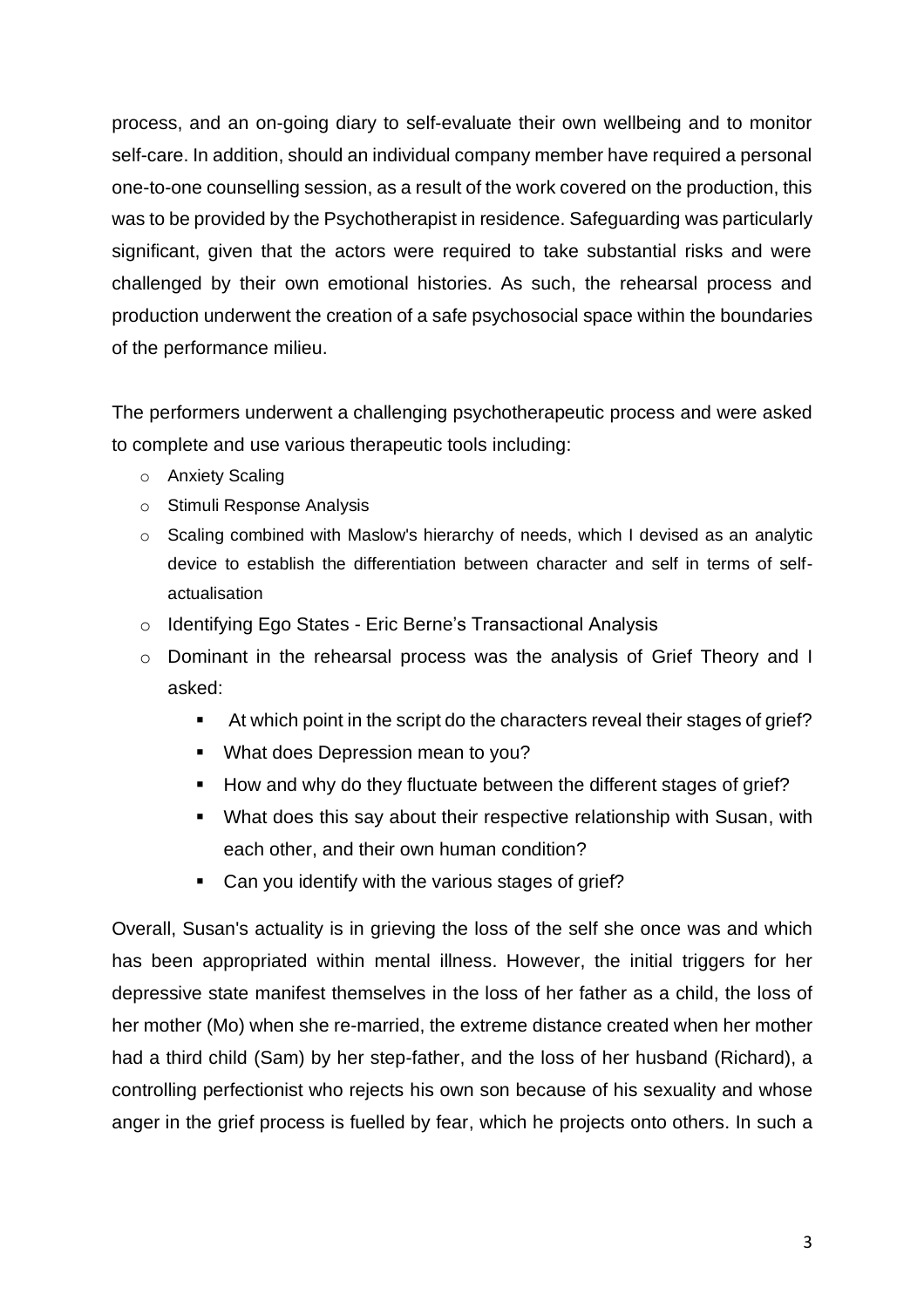way, Susan's condition is complex as she also suffers from abandonment / attachment issues.

"Attachment is a deep and enduring emotional bond that connects one person to another across time and space,"1 and is, therefore, applicable to life and loss as it relates "to parental figures, romantic partners, and friends […as] important aspect[s] in determining security and healthy functioning."<sup>2</sup> Thus, attachment is a healthy, human instinct and the forfeiture of protection and the familiar is possibly why Denial, according to Kubler-Ross, is the first stage of the grieving process. However, recovery from loss demands arriving at a state of "detachment" and this is, therefore, a bereavement therapy strategy.<sup>3</sup>

Arguably, attachment can restrict healing and "is characterized by specific behaviours [...] such as seeking proximity with the attachment figure when upset or threatened."4 Evidently, those in mourning can suffer distress and may feel terrorised in grief, due to an unfamiliar shift in their world. Therefore, unsurprisingly, they may feel the need to remain in a familiar and safe past, even if only briefly.

In Susan's first monologue we see this clearly as she sees the reflection of her father in a knife and speaks to him about how she first met her husband, Richard. Bowlby (2008) claims that

when the loved figure is believed to be temporarily absent the response is one of anxiety, when he or she appears to be permanently absent it is one of pain and mourning" and that the death of a loved one can instigate an "urge to recover the lost person. (Ibid.)

This scene is a clear signifier that, in the real world, during the death process, Susan's brain is evoking memories and prior triggers, and it implies that she will recover her

<sup>1</sup> Ainsworth, 1973; Bowlby, 1969 cited in McLeod, 2009

<sup>2</sup> Bowlby, 1969, cited in https://lifepathsresearch.org

<sup>3</sup> Bowlby, 2008

<sup>4</sup> Bowlby, 1969, cited in McLeod, 2009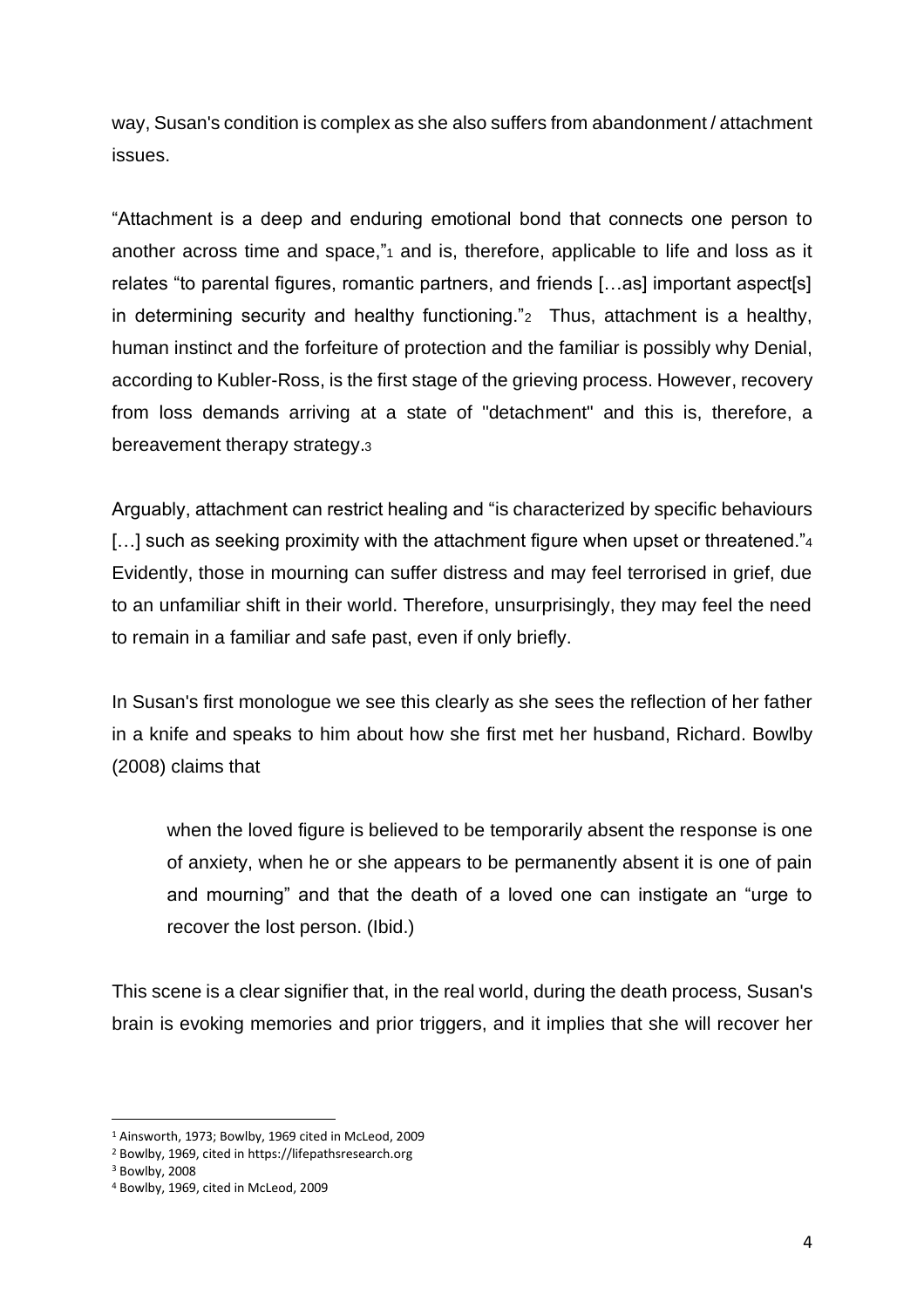father by joining him in death. She confirms this at the end of the monologue, just before Richard's entrance, as she states "I'm leaving him because it hurts so much."

Attempts to reclaim the past can manifest itself in behaviours such as a belief that the deceased is still there, olfactory imaginings (e.g. surrounding oneself with the smells and sounds of the bereaved, eating the food that was once a shared ritual etc.), creating shrines within the home or other 'sacred' places, preserving the remains and belongings of the dead person, and ensuring that anniversaries are sacrosanct. Such olfactory imaginings not only littered the stage in *Red Carpet* but Susan opened the play as the audience were entering by consuming a large pile of toast, which represented the comfort food that she shared with her father as a child. This imagery developed throughout the play into the toast sandwiches that she serves her customers in her dreamscape cafe; a closed space, and a metaphor for in-accessibility and a life terminated. Susan and her toast sandwiches are also a punishing reminder of a recipe which the famous British cook Mrs. Beeton considered to be "the cheapest meal"<sup>5</sup> and were the food administered in the medical profession to patients, particularly in psychiatric asylums, in mid-Victorian England.

Attachment theory "makes the claim that the ability for an individual to form an emotional and physical "attachment" to another person gives a sense of stability and security necessary to take risks, branch out, and grow and develop as a personality."<sup>6</sup> Conversely, denying a person emotional and physical attachment can possibly render them volatile and diminish their ability to fulfill their individual potential. Essentially, our bodies and minds are designed to function with stimulus and connectivity, therefore, deprivation of this may adversely impact health. Cases of this exist in, for example, children who are separated from their parents, persecution in solitary confinement, loss of sensory perception, mental ill health sufferers, and bereavement, which all constitute forfeiture to security and a loss of part of the self. Not only is this signified in the scenography of *Red Carpet* but we also find Susan having been subject to an abusive "caregiver" / parent, with her mother, Mo, whereby attachment is fractured and her development was curtailed.

<sup>5</sup> http://www.bbc.co.uk/news/uk-15752918

<sup>6</sup> https://www.psychologistworld.com/developmental/attachment-theory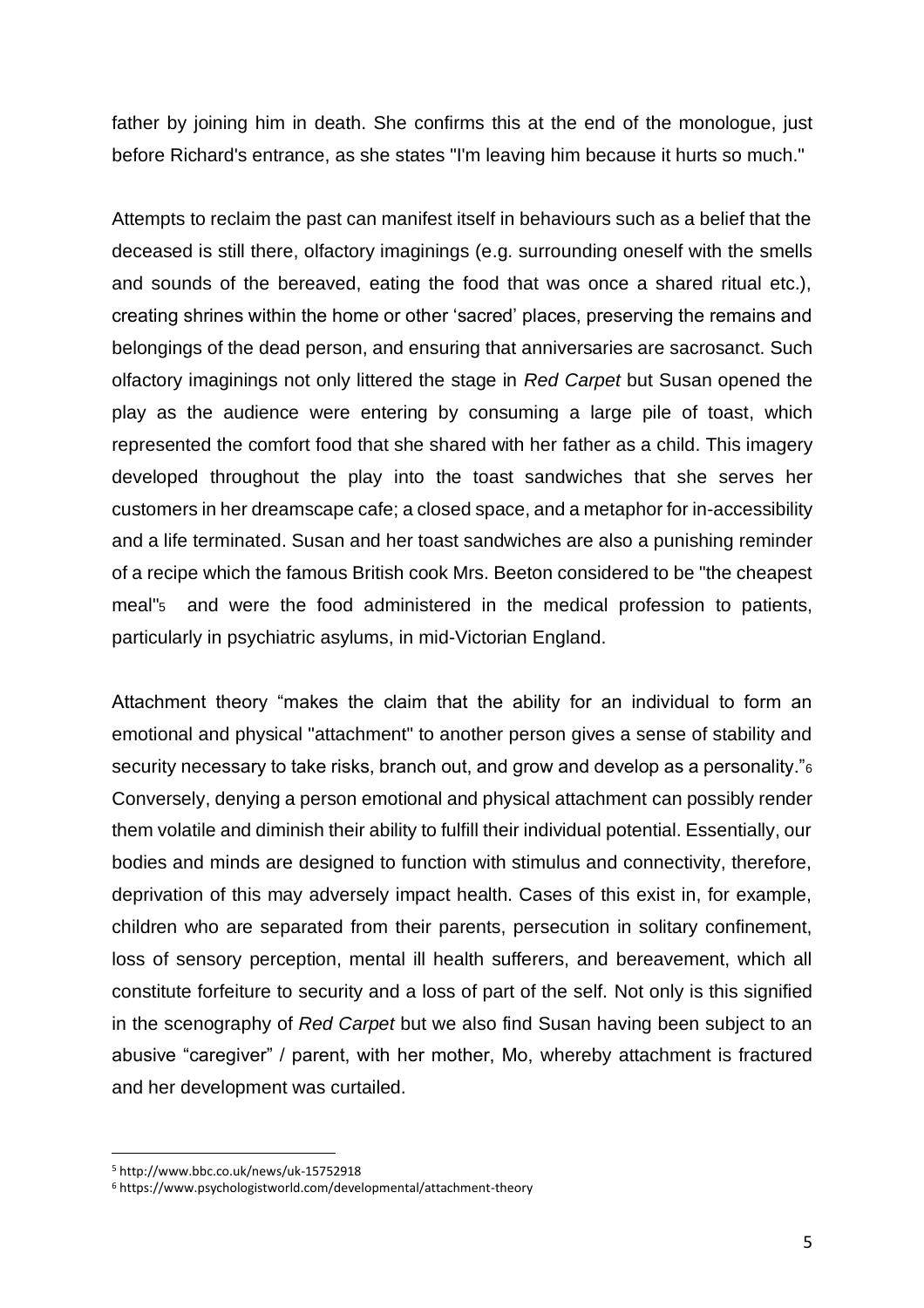Additionally, Susan's perception and understanding of the world, and her relationship to it, suffers and her immediate needs are not substantially met, specifically in terms of maternal and paternal love. Therefore, she is necessarily bereaved of her parents, replacing them with an abusive husband, Richard, and strategies enabling Susan to detach herself (physically, cognitively, spiritually, and emotionally) from her abusers to discover safety and positivity are absent, resulting in her self-entrapment and suicide. Whilst "attachment theory provides an explanation of how the parent-child relationship emerges and influences subsequent development,"<sup>7</sup> Susan, as a parent herself, was at risk of replicating similar abuse towards her own child, Phil, due to potential learnt behaviour. However, her awareness and fear of the damage caused by a fissured parent/child attachment, through personal experience, and the subsequent anguish felt, presented itself as a risk. This resulted in Susan's behaviour being antithetic to that of her caregivers, and her "attachment behaviour […] include[d] responding sensitively and appropriately to [her] child's needs."<sup>8</sup> Subsequently, Susan's attachment towards her son, Phil, was balanced, and developed into a stable, loving relationship.

Throughout the play, Susan's monologues infer that her therapeutic journey was that of a person-centred Humanistic approach or Person Centred Therapy (PCT), in accordance with Carl Rogers' model. One of the key imperatives for therapeutic success, which is dependent upon the therapist/client relationship, is Unconditional Positive Regards (UPR) and he claimed, "UPR is 'warm acceptance of each aspect of the client's experience'." (Rogers cited in Cooper et al., 2013:180) In other words, PCT necessitates recognition and a non-judgemental attitude towards the client, on the therapist's part. If a client feels as though they are being judged it is possible that they will become defensive, resistant, and/or distant, thereby inhibiting the client/therapist relationship and undermining therapeutic success. However, if UPR is achieved it results in "the client perceive[ing] that he or she is making a positive difference in the experiential field of the therapist."<sup>9</sup> Thus, Rogers recognised the need for the

<sup>7</sup> McLeod, 2009

<sup>8</sup> Ibid.

<sup>&</sup>lt;sup>9</sup> Ibid.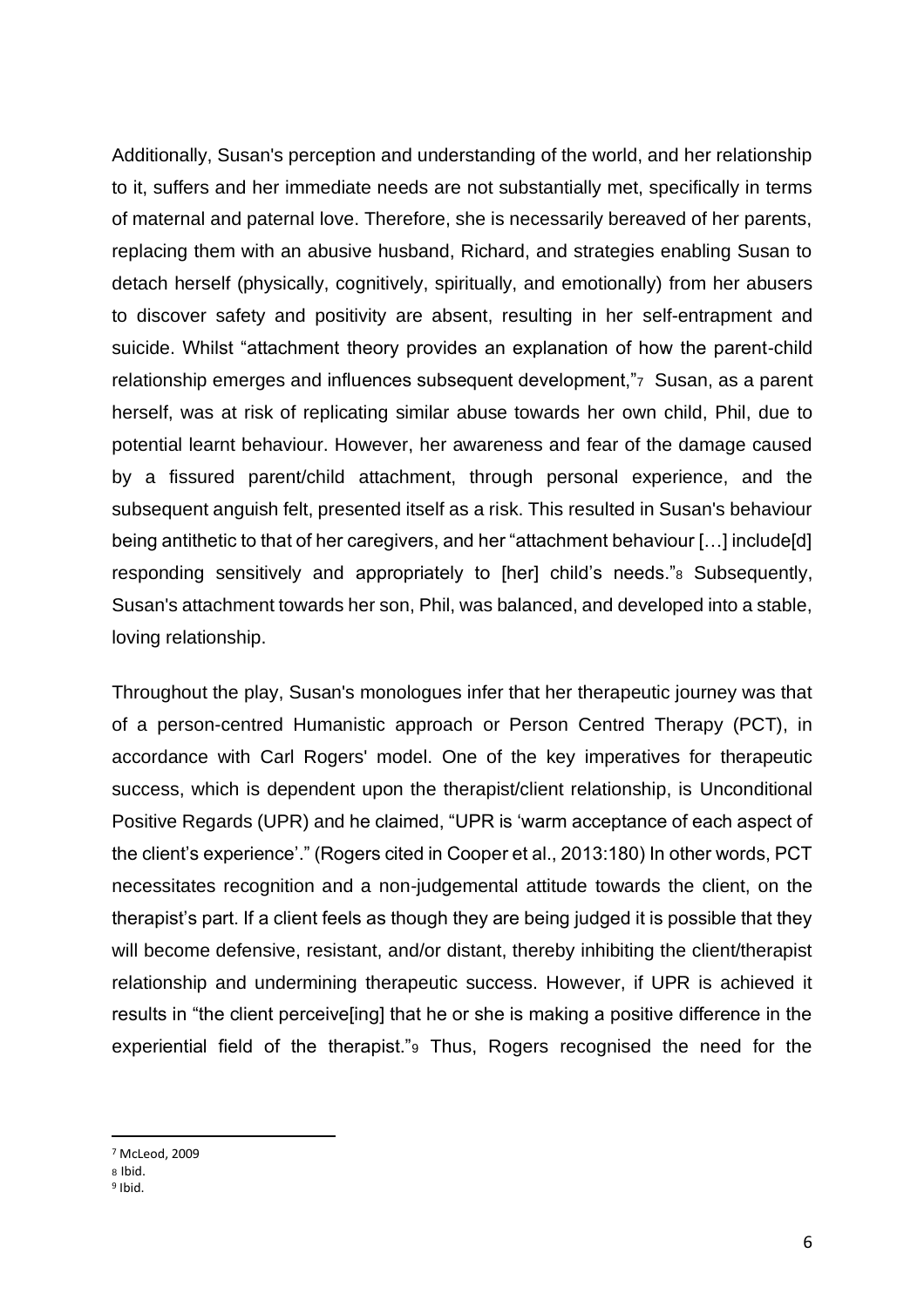investigative therapist as a 'present' support of the subject, who inherently requires time before feeling able to divulge the personal.

Furthermore, a strategy that demands client focus is empathy, which is an innately person-centred approach and one of the significant components of UPR.<sup>10</sup> It particularly coexists with rapport, as it requires an appreciation and respect of the client's uniqueness, which may or may not correspond to that of the therapist. In order to achieve this, the therapist must free their mind, so as to accept and understand, as well as "Reaching out / tuning in [....and] Communicating understanding."11 Formerly regarded by Rogers as the "'reflection of feelings"12, the empathic process was developed by Temaner-Brodley in her PCT research and termed the "*empathic understanding response process* (EURP)."<sup>13</sup> She described this as the therapist attempting to comprehend the fundamental meaning behind the languages used by the client to further understand the client's position, experience, and personality. In the therapy scene, therefore, the production attempts to position both the therapist and the audience within the empathic process which sequentially empowers Susan to reveal self-identification, reflection, awareness, and understanding. Therefore, not only does empathy communicate our understanding of Susan, it can withdraw hostility, give sanction to her in her own therapeutic development, and increase her selfesteem.<sup>14</sup> In other words, when the therapist demonstrates an understanding of the client s/he "unfold[s] ever-deepening levels if his [or her] *awareness* […thus] encouraging […] self-agency."<sup>15</sup> Regrettably, however, the therapist in *Red Carpet* is ignorant of Susan's intentions to submit her life to suicide, given that Susan preserves this information for personal and audience consumption, via the voice overs, thereby sanctioning the audience to the role of confidant. In other words, whilst the therapist has enabled Susan's unconscious thoughts and feelings to be unearthed, Susan resists the opportunity to examine them, to aid re-structuring the self. Self-structure is "Rogers' term for personality"<sup>16</sup> and denotes the culmination of external influences with the internal belief system to self-assemble an individual disposition.

<sup>10</sup> Sheward and Branch, 2012

<sup>11</sup> Cooper et al, 2013:172-4

<sup>12</sup> cited in Cooper et al., 2013:168

 $13$  Ibid.

<sup>14</sup> Mearns and Thorne, 2013

<sup>15</sup> Mearns and Thorne, 2013:64

<sup>16</sup> Sanders, 2011:34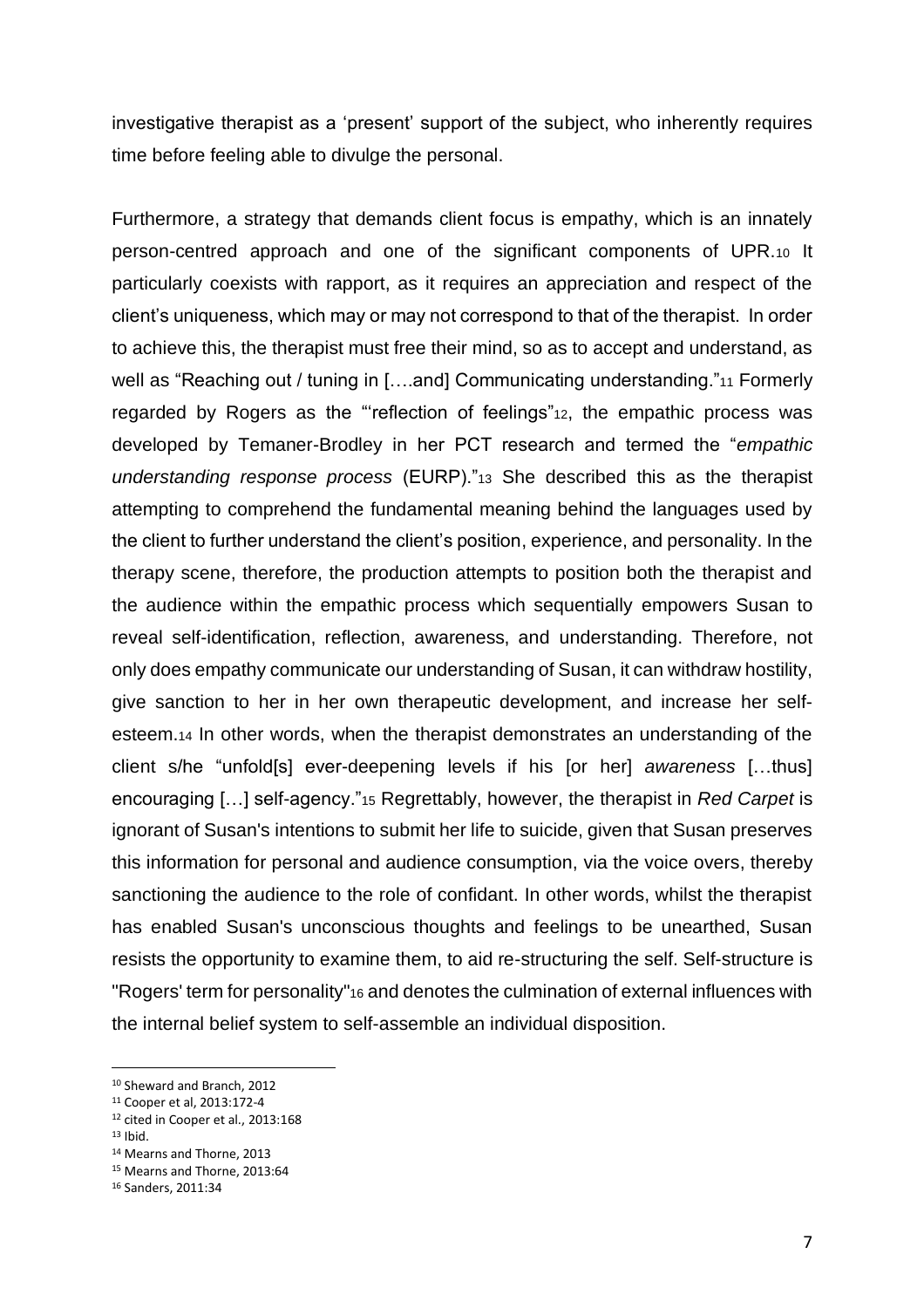The notions of self-structuring and acceptance-need assimilate themselves to Carl Jung's theory of "the persona [which] is a collective phenomenon, a facet of the personality that might equally belong to somebody else, but it is often mistaken for individuality [....]"<sup>17</sup> In other words, persona, is a shared trait, which we inherit or assume, in order to be accepted in a community. However, what Fordham reminds us here is that it is essentially a façade, a pretence, which, therefore, leaves both individuals and therapists with the problem of unravelling deception to discover the truth. Nonetheless, Fordham then justifies this notion by claiming that it is a straightforward strategy that we employ to demonstrate "what we may expect from other people."<sup>18</sup> Seemingly, our expectations of other people, in accordance with our own persona are, arguably, narcissistic, in as much as we appear to want others to be, and are attracted to those who are, similar to ourselves. Fordham then claims that if we assume persona we are "pleasanter" (Ibid.), however, persona is fundamentally subjective, as what is tolerable to one person may feel, or appear, intolerable to another. Moreover, how we and/or others experience our, and other's, personae is personal and can have either a negative or positive impact on our mental health. Thus, the play is a window into Susan's post-performative shadow-world, as we find her demasked and persona-stripped, floating in a liminality between dream and reality, existing in the space between life and death.

The persona makes reference to learnt and genetic precedents, and influences Susan's future self. In psychodynamic therapy, individuals are afforded the opportunity to evaluate who they are, or rather who they have been (from the past), and take ownership of who they want to be (in the future). Initially inspired by Freud, "Jung agreed […] that a person's past and [childhood experiences](http://www.simplypsychology.org/psychosexual.html) [are] determined by future behaviour, [and…] that we are shaped by our future (aspirations) [….]"<sup>19</sup> Thus, Jung's notion of persona and the therapist's observation of the client's potential ignorance, acceptance, rejection, resistance, and/or re-management of these latent constituents can indicate therapeutic success, struggle, or rejection. Accordingly, psychodynamic therapy may help construct the future self and facilitate the substitution of unhealthy

<sup>17</sup> Fordham, 1966:49

 $18$  Ihid

<sup>19</sup> McLeod, 2014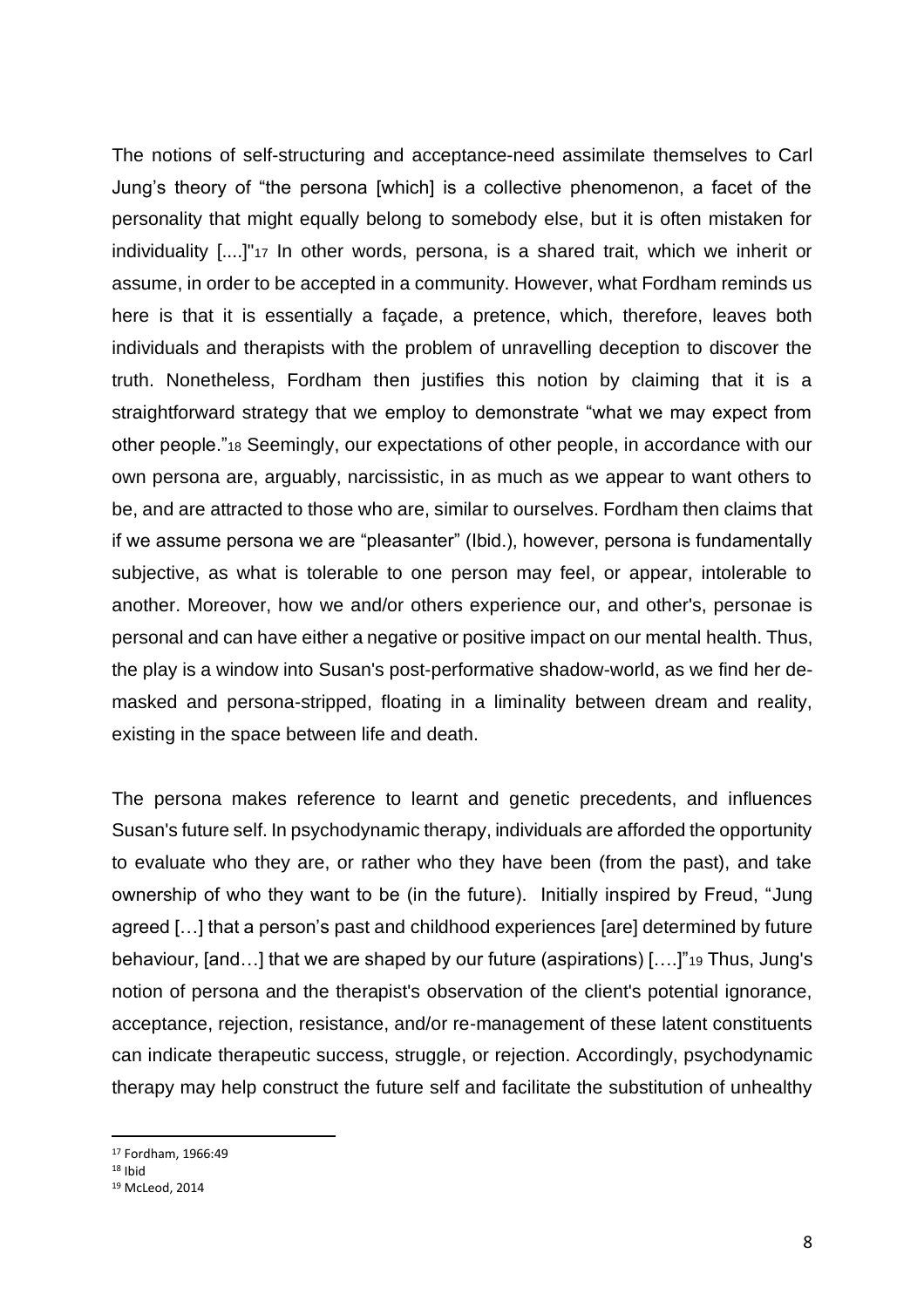thoughts and behavioural patterns with healthy ones, whilst identifying methods for client investment in change, which can be achieved through strategies offering personal choice and resulting in numerous possibilities. It seems, therefore, that there is a distinct lack of rigidity, indeed there is veritable fluidity, to Jung's methods, which could enhance therapeutic practice and serve to empower the client.

The persona is dominated by the Conscious Critical Faculty (CCF) and is influenced by the individual's experiences, which can be positive or negative, nurturing or harmful. Detrimental to self-structuring is conditional love, which results in a judicial "'imported self-structure"20, as the individual experiences the world through the oppressor's eyes. However, as their basic human need is to be "loved for *being*" (Ibid. *my italics*), if loved conditionally our self-structure is influenced by the rules and morals of others. Sanders claims that, "Self-structure [...] starts to operate separately from the person's natural ability to experience the world for themselves"<sup>21</sup> and If there is an imbalance or a conflict between the adopted self and the actual self-image, the person must either discard or alter this self-structure otherwise suffer anxiety. Should this happen, the person suffers incongruence, whereby there is conflict between their "imported selfstructure" (Ibid.) and how they actually experience, and correspond to, the world. Notably, the more acute the incongruence the more vulnerable the persona and selfstructure, however, and debatably, the more possibility for authenticity (fight), ingenuity (flight), or mental ill health (represented by fear).

Incongruence, as is evidenced with the character of Susan is a result of her fractured relationships and causes anxiety resulting in exclusion, as she finds difficulty locating herself within the realms of society. She is broken, imbalanced, craves acceptance, yet is intransigent. Importantly, she fails to be mindful that "A healthy self-structure needs to be flexible, since life unfolds in unexpected ways and we must respond creatively, not with the same old rigid patterns."<sup>22</sup>

The Shadow is another part of psychodynamic theory and is said to be visible when individuals are consumed by "the primitive, uncontrolled, and animal part of

<sup>20</sup> Ibid. 35

 $21$  Ibid.

<sup>22</sup> Sanders, 2011:35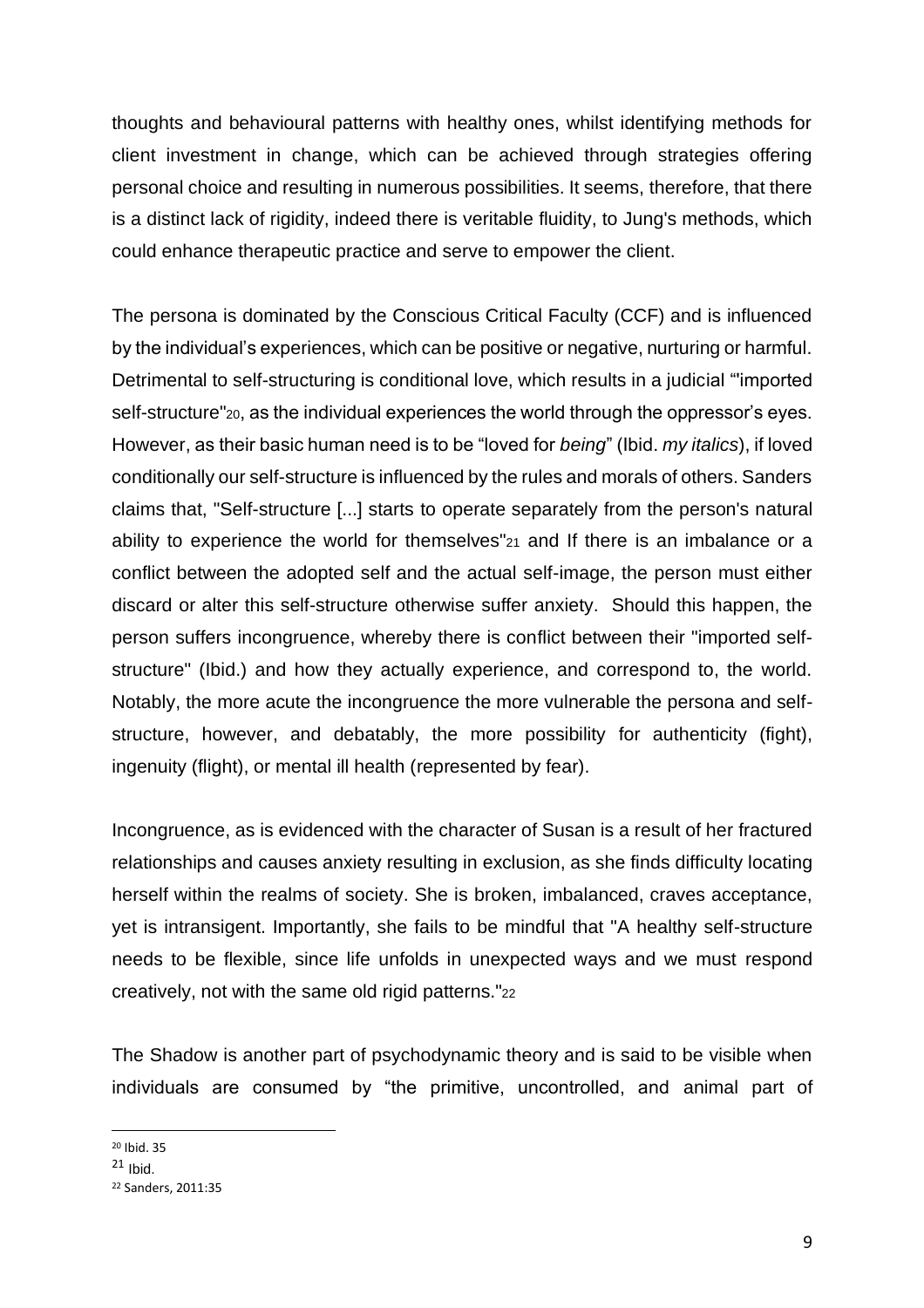themselves."<sup>23</sup> This aligns itself with Kristeva's hypothesis on the 'Foreigner' and his/her 'Dark Origins', in her suitably titled, *Strangers to Ourselves,* as she claims, "His origin certainly haunts him."<sup>24</sup> Seemingly, self and other (shadow) are close associates, as "in myths the shadow often appears as a twin […and, as such,] it is sometimes difficult to tell whether this twin is the shadow or the self, the deathless other." (Miller, 2000:322) Furthermore, the shadow may assume the guise of aggressive enemy or diplomatic friend. Reminiscent of Jekyll and Hyde, the individual who is influenced by the shadow will potentially display behaviour that may be confusing, irrational, hostile, narcissistic, or even over-zealous.

In order to locate the authentic self and empower individuals, the psychoanalytic model requires an historical examination of experiences that will influence the future self. For example, an individual who has been violently abused as a child may use antagonism in self-defence. Arguably, this primitive behaviour may be a rite of passage for the individual into similarly violent communities whose principles align themselves with the individual's childhood experiences. Subsequently, their beliefs, behaviours, thoughts, attitudes, values etc. become sanctioned and self-fulfilling. There is, after all, universality in feeling comfortable with 'the known', of fearing the 'other', and wanting 'acceptance', particularly as it can be undemanding and does not require us to confront our psychological selves. As Kristeva reminds us, "Who is a foreigner? The one who does not belong to the group, who is not *"one of them," the other.*"<sup>25</sup> However, to remain shadow-consumed, as Susan does, results in anti-individuation, whereby she withdraws into her inner child.

This is also revealed in Susan's inability to self-manage her angst, which we witness through the dreamscape / hyper-reality, as she is submerged in her pain. In such a way, she performs her trauma, which is elucidated through her imbalanced experience in confronting her grief, in terms of her loss of the self. Her journey also explicitly scrutinises an incapacity "to identify, label, and experience the positive nature of coping"<sup>26</sup> and her powerlessness to manage her sorrow which, in turn, augments her

<sup>23</sup> Fordham, 1990:49

<sup>24</sup> 1991:29

<sup>25</sup> Ibid. 95

<sup>26</sup> Murk, 2006:196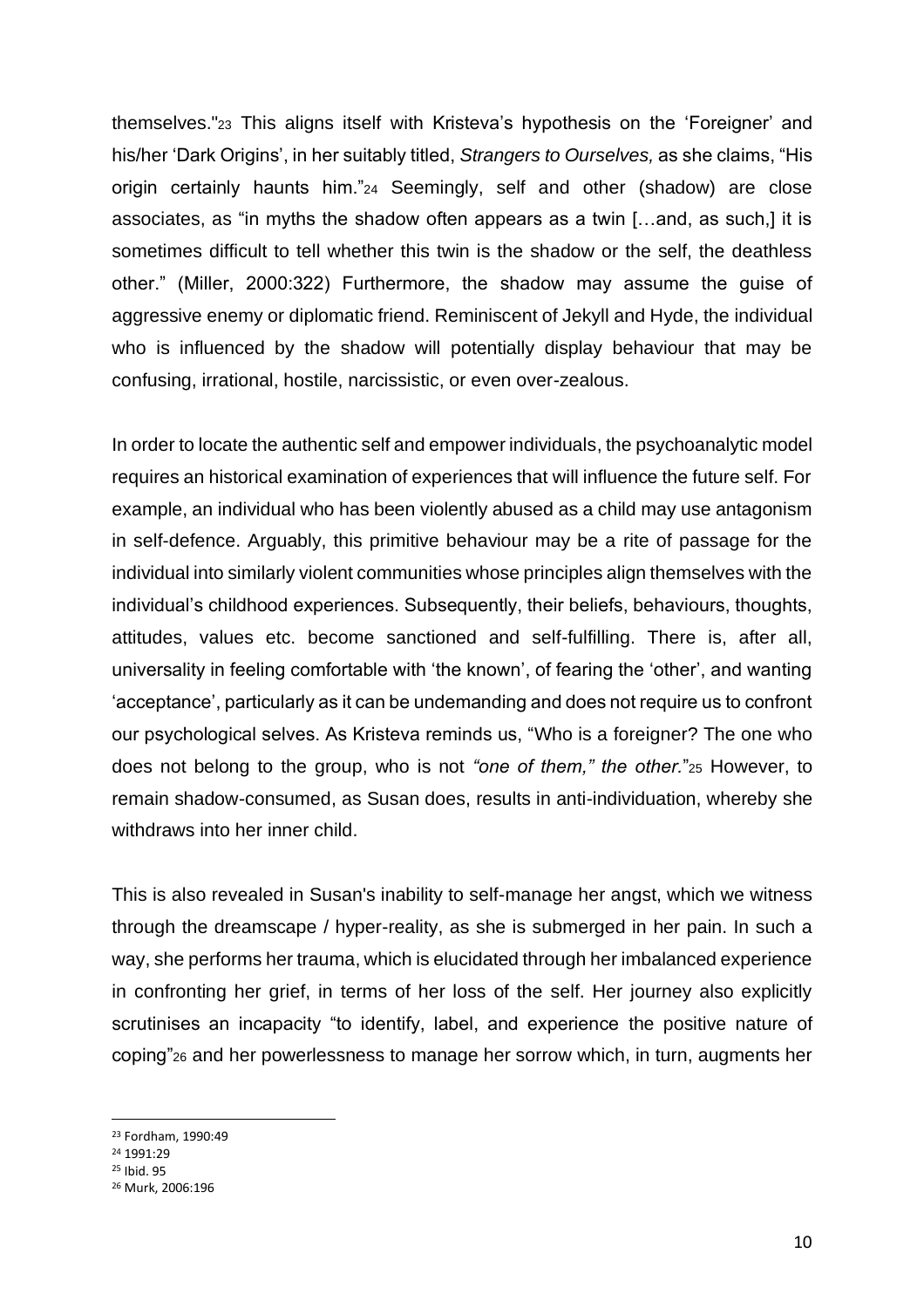inaptitude for configuring thoughts, feelings, and behaviours into positive precedents on which to map future behaviours. For Susan, therefore, there is no future, given that throughout the play she has an "increased capacity to experience other human beings as sources of [...] threat."<sup>27</sup>

PCT and the Rogerian aim to achieve self-actualisation, which aligns itself with Maslow, plus, the inherent core conditions of Congruence, Unconditional Positive Regard, and Empathy<sup>28</sup> were existent in the integrated rehearsal practice of *Red Carpet*, and were also evidenced in the therapy scene of the production. This scene was written as a monologue and translated into a psychodynamic dialogic process to reveal the juxtaposition between Susan's interiority (inner dialogue / conflict) and stunted exteriority. The narrative was adapted during the process, thereby challenging both the actor and the character's principles of perception, and I also incorporated Gestalt therapy to provide an integrated model of practice.

Gestalt "developed in the late 1940s by Fritz Perl's and is guided by the relational theory principle that every individual is a whole (mind, body and soul), and that they are best understood in relation to their current situation as he or she experiences it."<sup>29</sup> This scene revealed the true meaning of a pebble as a signifier for Susan's son, Phil, a property which had been so precious to her throughout the play and had proven of ultimate frustration to her husband, Richard. Essentially, certain Gestalt exercises realise an emotional connection with the 'imagined' other and their shared situation. In the therapy room, Susan initially explains her feelings and circumstance, remaining distanced from them yet maintaining that she was distressed, and by talking to her son directly, via the pebble, she immerses herself in the moment of valediction and lives her experience with a sense of immediacy. This, thereby, releases her emotionally from being trapped in her bereavement process and maintains that Gestalt "is one of a variety of interventions that help people move from talking about something towards the fullness of immediate, present experience - sensation, affect, [cognition,](https://www.psychologytoday.com/basics/cognition) [and] movement."<sup>30</sup>

<sup>27</sup> Heller and LaPierre, 2012:43

<sup>28</sup> McLeod, 2015

<sup>29</sup> http://www.counselling-directory.org.uk/gestalt-therapy.html

<sup>30</sup> Howes, 2010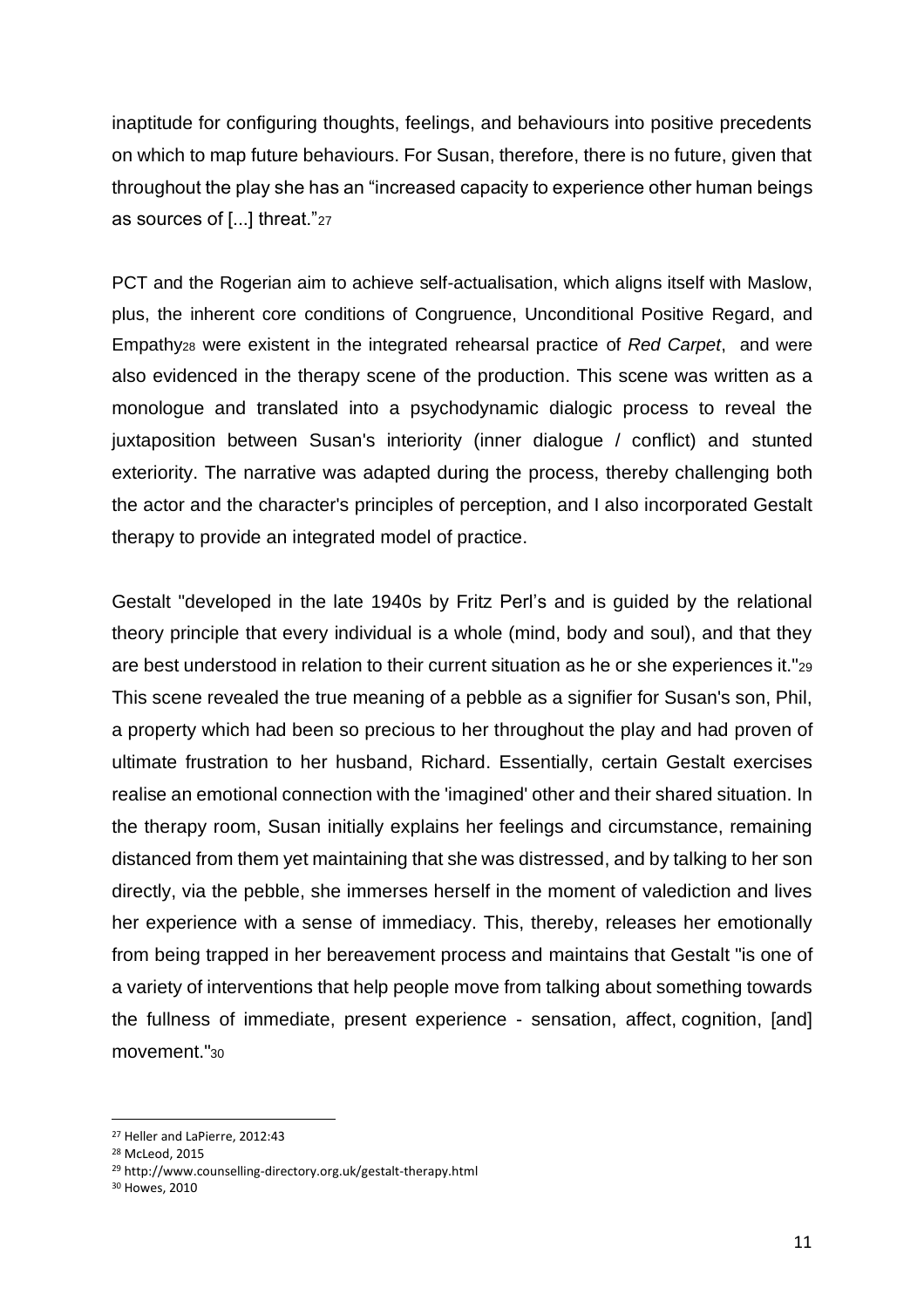Certain Gestalt exercises affiliate themselves with Stanislavski's "Emotional Memory" and the Strasbergian derivative of "Affective Memory" and given that Gestalt engages the client's affective memory it can empower individuals to question previous, inaccessible perceptions, whilst facilitating a deeper understanding for the 'other'.

Essentially, "Humanistic therapists believe people are inherently motivated to fulfill their internal needs and their individual potential to become self-actualized. Selfactualization can take many forms, including creative endeavors, [spiritual](https://www.psychologytoday.com/basics/spirituality) enlightenment, [and] a pursuit of wisdom, or [altruism.](https://www.psychologytoday.com/basics/altruism)"<sup>31</sup> In that Gestalt is a directive approach, can result in profound catharsis for the client, however, as with Affective Memory exercises, it is important to recognise that it could prove harmful if misused, given that "anything that has real effectiveness, that has transformative power to change your life, has also got the ability to make things worse if it is misapplied or it's the wrong treatment or it's not done correctly."<sup>32</sup> In *Red Carpet*, it is essentially the therapy scene that reveals Susan's self-sacrifice, as she discloses to the audience the acceptance of her own death by suicide and, thus, she sadly reaches the final moment of her grief process for the self.

Despite her suffering, the play uncovers Susan's tender and loving relationship with her playful brother Crazy Paving, otherwise known as CP. In the real world, CP suffers with Asperger's syndrome, which is an autistic spectrum disorder, whereby an individual displays intriguing thought and behavioural patterns. He demonstrates this with moments of non-eye contact, obsessive behaviours, in having difficulty in coping with change, an inability to understand others' emotions, social anxiety, and in a nervous disposition which results in him having a stutter. In the dream-world, however, this broadens into Schizophrenic behavour, and accordingly he hears voices, has paranoia, and suffers from fictitious disillusionments. For example, in his opening scene he believes he is James Bond and that Donald Trump claims he is going to assassinate him! CP's co-morbidity extends into him being Susan's Tourette's Superhero, which was dictated by the script as it is peppered with expletives. "Tourette's syndrome is a neurological condition (affecting the brain and nervous system),

<sup>31</sup> https://www.psychologytoday.com/therapy-types/humanistic-therapy

<sup>32</sup> Boseley, 2016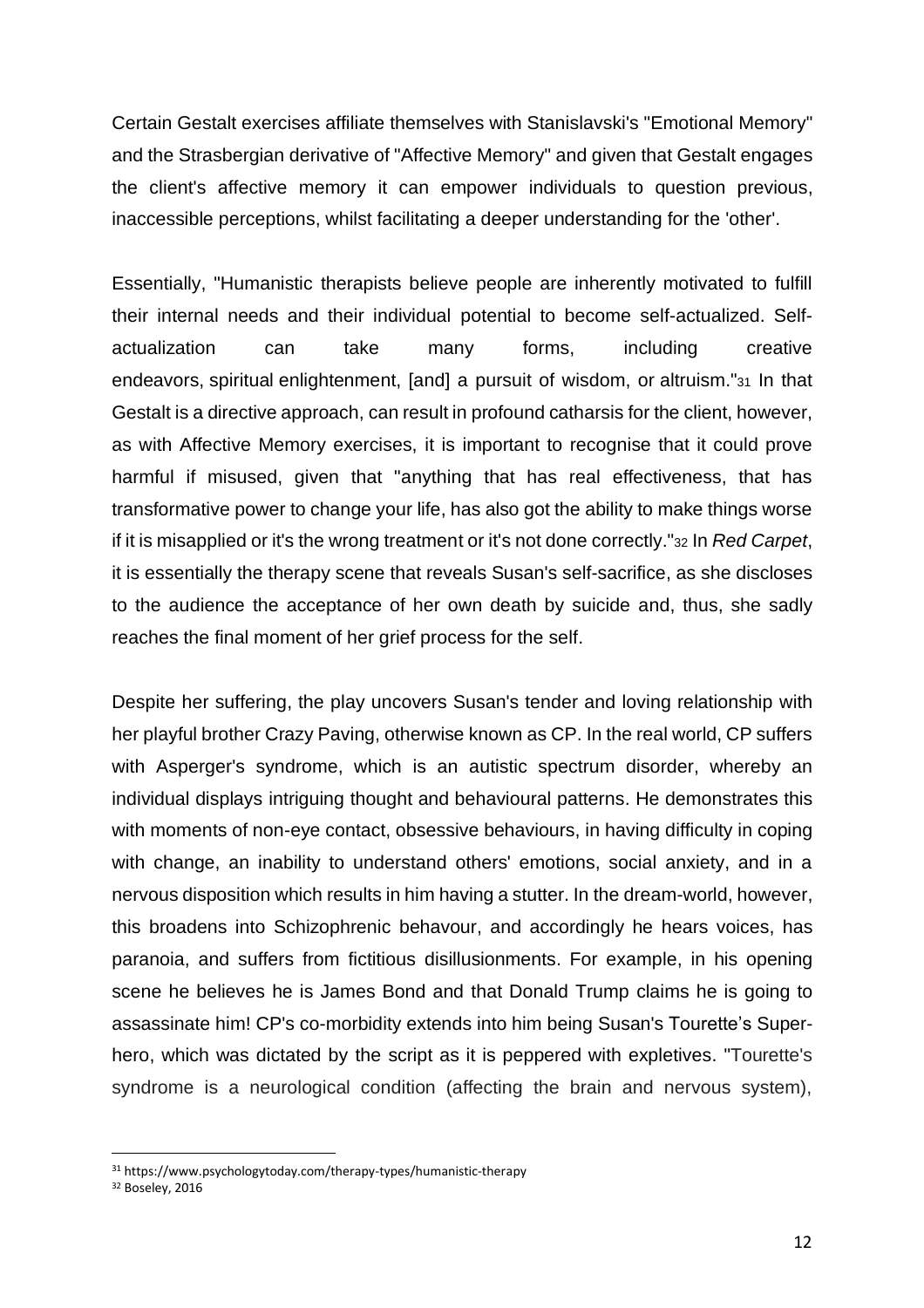characterised by a combination of involuntary noises and movements called tics." (https://www.nhs.uk/conditions/tourettes-syndrome/)

Interestingly, CP is the voice from the playwright's head, that which he uses for creative inspiration, and provides us with insight into what it is like to hear voices, as well as the unpredictability of psychosis. Within the theatrical frame, our Tourette's hero verbalises taboo and, although internally feeling the opposite, he is the voice of the homophobe, as his Asperger's seeps into the dream world from reality in the form of the inappropriate and through the literality of speech.

The actor who played CP, researched into Tourette's syndrome and was initially inspired by Tourette's sufferers such as Jess Thom and Lewis QBall who independently publicise the comedy induced by their respective tics. They find that by broadcasting their condition and focusing on its humour inducing qualities, allures non-Tourette's individuals into their world. Additionally, by creating entertainment out of their condition serves to empower the sufferer, it is a humanizing device, and enables others to comprehend and empathise with their disorder.

In *Red* Carpet, Susan and CP's close relationship is unveiled throughout and beautifully encapsulated towards the end of the play in the Den scene. This is their secret location; a privately, self-constructed safe retreat where they have fun according to their rules, thereby, escaping oppressive socially restrictive norms. By abandoning the present and re-memorising their nostalgic games, they retreat to childhood drives with their true respective other, as brother and sister. Within this scene, we see CP reflecting on the loss of his father from when he was a child, thus emphasising the notion of a child's need to detach themselves from bereavement and how grief can promote developmental withdrawal. We identified that CP's grief failed to be normalised and his pain was naturally heightened, given his Aspergian struggle with emotional gauging, particularly during times of stress and change. His sincerity and innocence is realised in this scene when he naively says, "Nobody tells me anything," "Why did Daddy have to die?", and "I'm going on a mission next week," believing himself to be James Bond.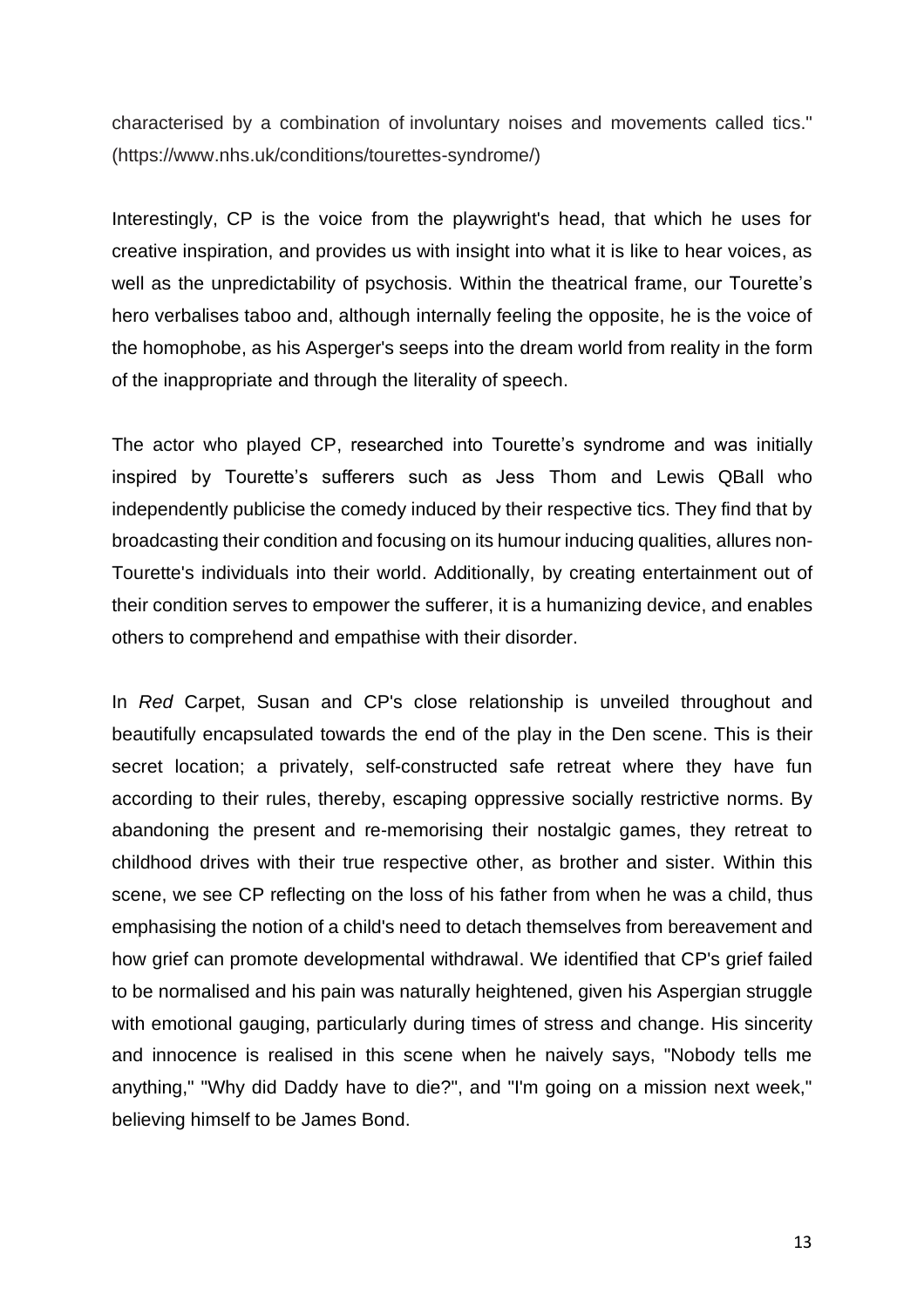During the subsequent loss of his sister Susan, in adulthood we observe CP's gentle, child-like tendencies and feel tender compassion towards him, thereby empathising more deeply with bereavement and how individuals with difference, difficulties, and mental ill health are so frequently misunderstood. Overall, this scene is reflective of Susan's final memory and, in scientific terms, she holds on to this ultimate moment of optimism as a coping mechanism, thus temporarily increasing oxytocin, endorphins, and serotonin; boosting her feel-good chemicals, in a desperate hope of establishing a body/think balance and to instigate a new way of experiencing, before leaving CP forever. Sadly, she repeatedly and vainly cries "What's happening to me?" and her final monologue verifies her delayed response to her reality, as she is disorientated and drowning in an "oases […] of disorganisation [...and] painful affects."<sup>33</sup>

In terms of the actors' journey, when asking my opening question: Does performing trauma have the capacity to promote well-being and draw attention to selftransformation? Certainly, according to the data analysed so far, it appears that the response was positive, as this politically charged script has encouraged opinions towards mental ill health to change and individual resilience to strengthen. The fusion of psychotherapy and drama was an innovative journey for the company and audience, and *Red Carpet* achieved its purpose in persuading people to reconsider how we judge and value those who suffer with mental ill health. Overall, the work explored the company's philosophy of examining the cross-fertilisation of the arts with therapy, in an attempt to empower individuals and to encourage a deeper understanding, empathy, and support of those with mental ill health. Subsequent postperformance discussion continues to inform data analyses with responses and reviews claiming:

- o "This is one of the best, creative and well-handled pieces of contemporary theatre and performance I have ever seen."
- o "Very insightful and entertaining. Masterfully acted. Loved it!"
- o "Superb portrayal of a very difficult, real issue."
- o "Extremely powerful!"
- $\circ$  "Amazing Performance! This is one of the best ways to raise awareness."

<sup>33</sup> Heller and LaPierre, 2012:42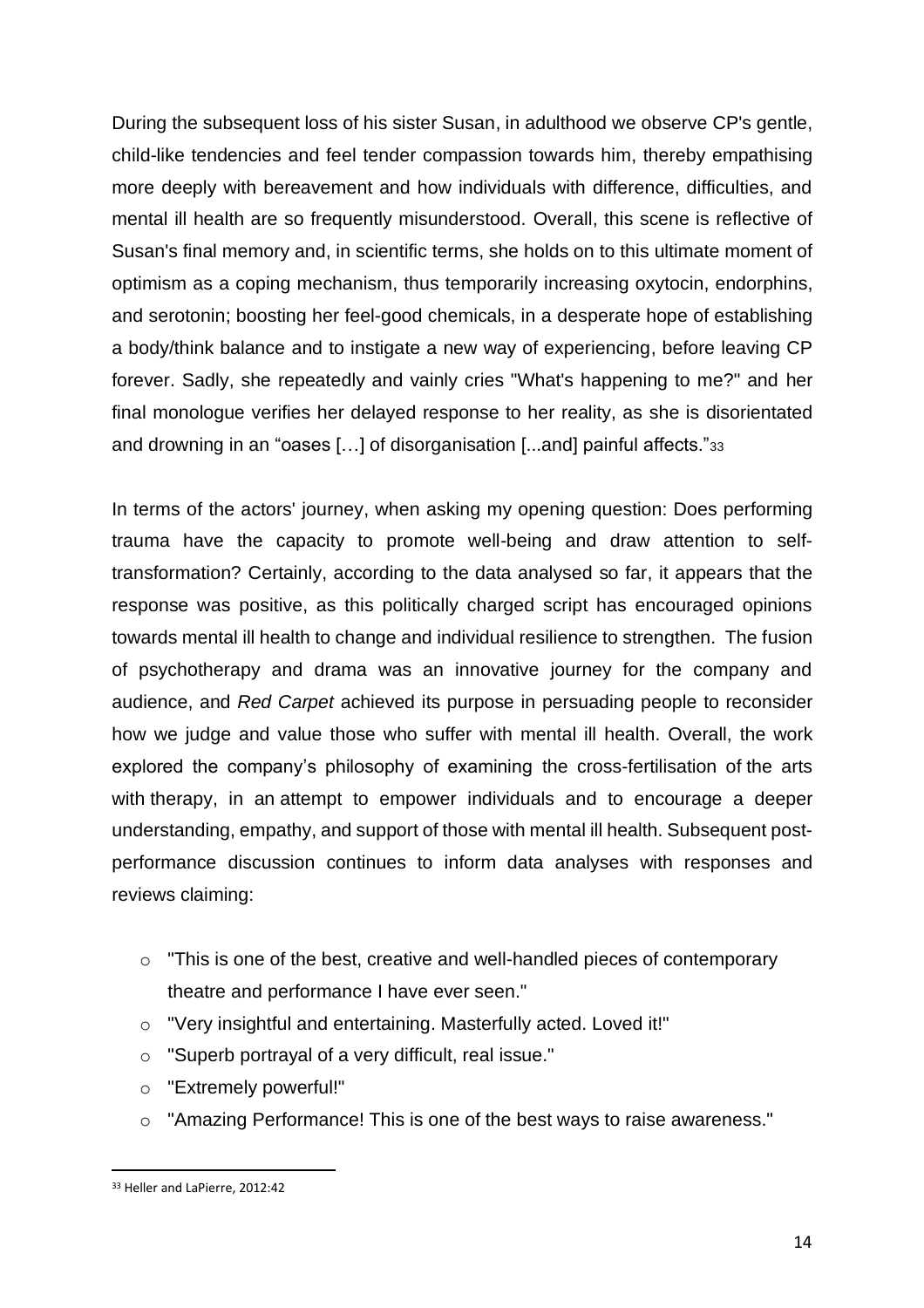## **REFERENCE MATERIALS**

- o Adams, A J (03 Dec, 2009) *Psychology Today*, "Seeing is believing: The Power of Visualisation", https://www.psychologytoday.com/blog/flourish/200912/seeing-is-believing-the-powervisualization (accessed 20.11.17)
- o Adams, Marie (2014) *The Myth of the Untroubled Therapist*, East Sussex and New York: **Routledge**
- o BBC News: http://www.bbc.co.uk/news/uk-15752918 (accessed 09.12.17)
- o Boseley, Sarah (26 May, 2016) *The Guardian, "*Misjudged counselling and therapy can be harmful, study reveals*"*, https://www.theguardian.com/society/2014/may/26/misjudgedcounselling-psychological-therapy-harmful-study-reveals (accessed 20.11.17)
- o Bowlby John (2008) *Attachment and Loss* Trilogy, Vol 3 "Loss Sadness and Depression", Kindle Edition, Vintage Digital
- o Cochran Jeff L., Cochran Nancy H., Sherer Lindy C., (Vol. 19, No. 1-2, 2012) *The Person-Centered Journal*, "Unconditional Positive Regard and Limits: A Case Study in Child-Centered Play Therapy and Therapist Development", University of Tennessee
- o Cooper Mick, Schmid Peter F., & Bohart Arthur C. (2013) *The Handbook of Person-Centred Psychotherapy and Counselling*, 2nd Edition, Hampshire: Palgrave MacMillan Publishers
- o Doka Kenneth J. and Martin Terry L. (1999) *Men Don't Cry, Women Do: Transcending Gender Stereotypes of Grief*, Taylor and Francis
- o Fordham, Frieda (1966) *An Introduction to Jung's Psychology*, 3rd Edition, London: Penguin Books
- o Fridlund, Alan J. (1994) *Human Facial Expression: An Evolutionary View* California: Academic Press Inc.
- o Hayes Jeffrey A., Yeh Yun-Jy, Eisenberg Alanna (April 2007) Journal of Clinical Psychology Volume 63, Issue 4, "Good grief and not-so-good grief: Countertransference in bereavement therapy", Wiley on line Library,<http://onlinelibrary.wiley.com/doi/10.1002/jclp.20353/full> (accessed 13.07.17)
- o Heller Laurence and LaPierre Aline (2012) *Healing Developmental Trauma*, California, North Atlantic Books
- o <https://www.verywell.com/what-is-axis-ii-425200> (accessed 01.08.17)
- o <https://elizz.com/caregiver-resources/just-for-caregivers/types-of-grief-and-loss> (accessed 01.0817)
- o <http://www.counselling-directory.org.uk/bereavement.html> (accessed 01.08.17)
- o [https://lifepathsresearch.org](https://lifepathsresearch.org/) (accessed 02.0817)
- o <https://www.psychologistworld.com/developmental/attachment-theory> (accessed 02.08.17)
- o https://www.psychologytoday.com/therapy-types/humanistic-therapy (accessed 20.11.17)
- o https://www.goodtherapy.org/blog/psychpedia/countertransference (accessed 20.11.17)
- o http://www.counselling-directory.org.uk/gestalt-therapy.html (accessed 11.12.17)
- o https://www.nhs.uk/conditions/tourettes-syndrome/ (accessed 14.12.17)
	- o Howes, Ryan (20 Jan, 2010) *Psychology Today*, Cool Intervention: The Empty Chair, Sussex Publishers, https://www.psychologytoday.com/blog/in-therapy/201001/cool-intervention-9-theempty-chair-1 (accessed 18.11.17)
	- o Howes, Ryan (18 June, 2012) *Psychology Today*, "A Client's Guide to Transference", Sussex Publishers, https://www.psychologytoday.com/blog/in-therapy/201206/clients-guide-transference (accessed 18.11.17)
	- o Humphrey Keren M. (2009) *Counselling Strategies for Loss and Grief*, American Counselling Association
	- o Jacobs (2015) *Psychodynamic Counselling in Action*, 4th Edition, London: Sage Publications Ltd
	- o Khoshaba Deborah, (2013) *Psychology Today*, "About Complicated Bereavement Disorder, Sussex Publishers
	- o Kristeva, Julia (1991), *Strangers to Ourselves*, New York: Columbia University Press
	- o Kubler-Ross Elizabeth and Kessler David (2005) *On Grief and Grieving*, London, Simon and Shuster Inc.
	- o Manning, James and Ridgeway, Nicola (2016) *CBT Worksheets for Anxiety*, Suffolk: West Suffolk CBT Service
	- o Martin, Anna (6 April, 2017) *The Counsellor's Guide*, "Humanistic Approach to Counselling", http://www.thecounsellorsguide.co.uk (accessed 18.11.17)